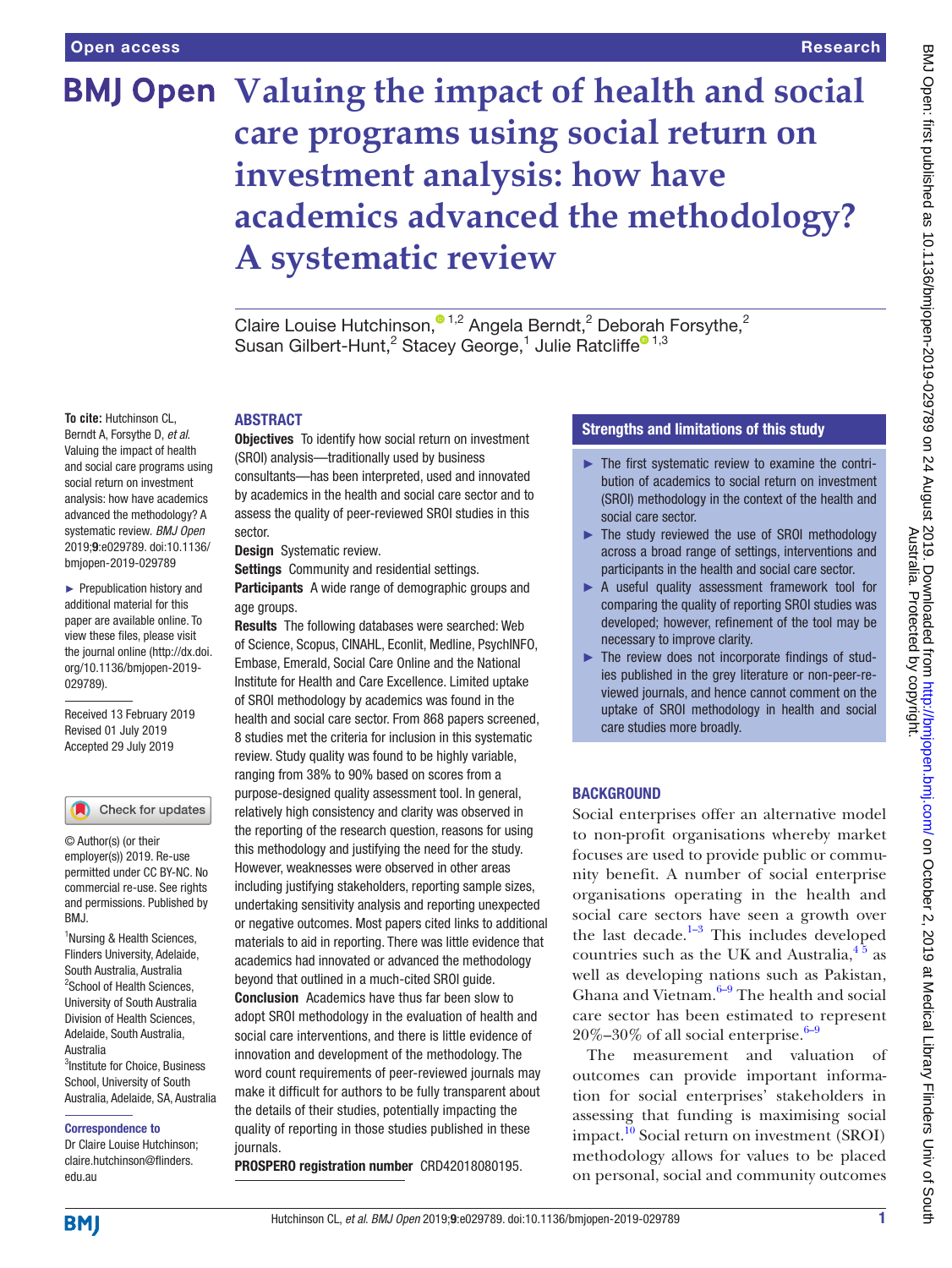which has not hitherto been possible with more established forms of economic evaluation.<sup>11 12</sup>

With SROI methodology, social value is estimated by the allocation of financial proxy values to outcomes identified in an intervention's logic model (known as the theory of change). SROI is expressed as a ratio of the adjusted value of benefits divided by total investment. Adjustments to social value are made based on estimations of dead weight (what would have occurred anyway), displacement (what activities were displaced by the intervention), attribution (what other organisations contributed to the outcomes) and drop off (whether the outcomes experienced decline over time). Costs and benefits that occur at different time points are made comparable by adjusting for inflation in order to calculate net present value.<sup>12</sup> As an example, an SROI ratio of 4:1 illustrates that, following appropriate adjustments, \$4 of social value was created for each dollar invested.

The methodology was initially developed in 2000, and the extant literature acknowledges strengths as well as challenges. $3^{3}$  10  $13-17$  Strengths include, engagement with stakeholders, the identifying and valuing of outcomes which may be unique but considered valuable to beneficiaries, how the process reinforces mission and can lead to organisational learning and the generation of a simple ratio which is easily comprehended.[13 15 17](#page-5-7) However, weaknesses at the philosophical, theoretical and practical levels have been noted. Philosophically, the monetisation of outcomes may be at odds with the values of social enterprise organisations and, given the potential high cost of implementing SROI methodology, organisations may find it challenging to justify spending on an SROI study rather than on programme development.<sup>24</sup> SROI has been noted to lack cohesion from a theoretical perspective. For example, outcomes measurement aligns with a positivist approach but SROI has been noted to privilege stakeholder perspectives over other types of evidence<sup>[14](#page-5-9)</sup>; such perspectives align better with social constructivist approaches. Practical challenges include the difficulties in valuing 'soft' outcomes as well as outcomes experienced at the societal level—particularly, when it comes to addressing 'wicked problems' such as societal inequity or disadvantage—the difficulties in identifying the counterfactual (what would have happened anyway), accurately accounting for overheads, and that ratios are highly context specific and cannot be compared.<sup>2</sup> <sup>10</sup> <sup>13-15</sup> <sup>17-19</sup> Aggregating outcomes into a single figure has also been as problematic in terms of contract validity and interpretability.[18 20](#page-5-10)

Since its development, SROI methodology has been most commonly implemented by consultants. $101116$  Consequently, SROI studies are more likely to be reported in the grey literature, if in the public domain at all. This potentially limits learning from previous studies as well as SROI methodological development.<sup>101121</sup> Similarly, much of the debate regarding SROI methodology, particularly around many of the practical issues, occurs outside of academia.<sup>[20](#page-5-11)</sup> There has been a call for academics to adopt the SROI approach and further develop the methodology,<sup>[11 13 15 16](#page-5-4)</sup> as well as a call for greater standardisation.<sup>11 13</sup> One associated effect of methodological engagement by academics would be an increase in SROI studies being the subject of peer-review. According to a 2015 systematic review of public health interventions evaluated using SROI methodology, only  $10\%$  were published under peer review.<sup>[15](#page-5-12)</sup> One common feature of SROI studies to date is that of 'assurance'; that is, the process by which information reported is verified. This process is usually conducted by an SROI consultant external to the study<sup>12 15</sup> and at an additional cost which may be prohibitive for some organisations. With greater academic involvement in SROI, it would be expected that the peer-review process would replace assurance as being a more rigorous means of determining the appropriateness of the analysis and the assumptions on which it is based.

This paper seeks to build on the work of the previous systematic review, $\frac{15}{15}$  $\frac{15}{15}$  $\frac{15}{15}$  to examine academic contributions to SROI methodology in studies conducted in the health and social care sector.

## The current study

This systematic review identifies (1) the extent to which academics have adopted SROI methodology in evaluating health and social care programme and interventions; (2) how academics have interpreted, used and developed SROI methodology and (3) how academics have reported SROI studies using a quality review designed for the purpose. $22$ 

## **METHODS**

This review was conducted using the Preferred Reporting Items for Systematic Review and Meta-Analyses guidelines.<sup>23</sup> The protocol for this systematic review was registered with PROSPERO international prospective register of systematic reviews and published following peer-review.<sup>22</sup>

#### Patient and public involvement

This paper details a systematic review and therefore there was no direct patient or public involvement. However, participants with disability in the broader research project have been involved since the inception and have contributed to the objectives outlined in this systematic review.

#### Inclusion and exclusion criteria

This systematic review focused on SROI studies in health and social care settings, including interventions providing treatment for physical or mental health conditions and non-medical interventions to support the social needs of vulnerable populations in a community setting. Any age group or population and all empirical study types were therefore included if this criteria was met. Publications that were not peer-reviewed, conference abstracts, thesis and papers not published in English were excluded.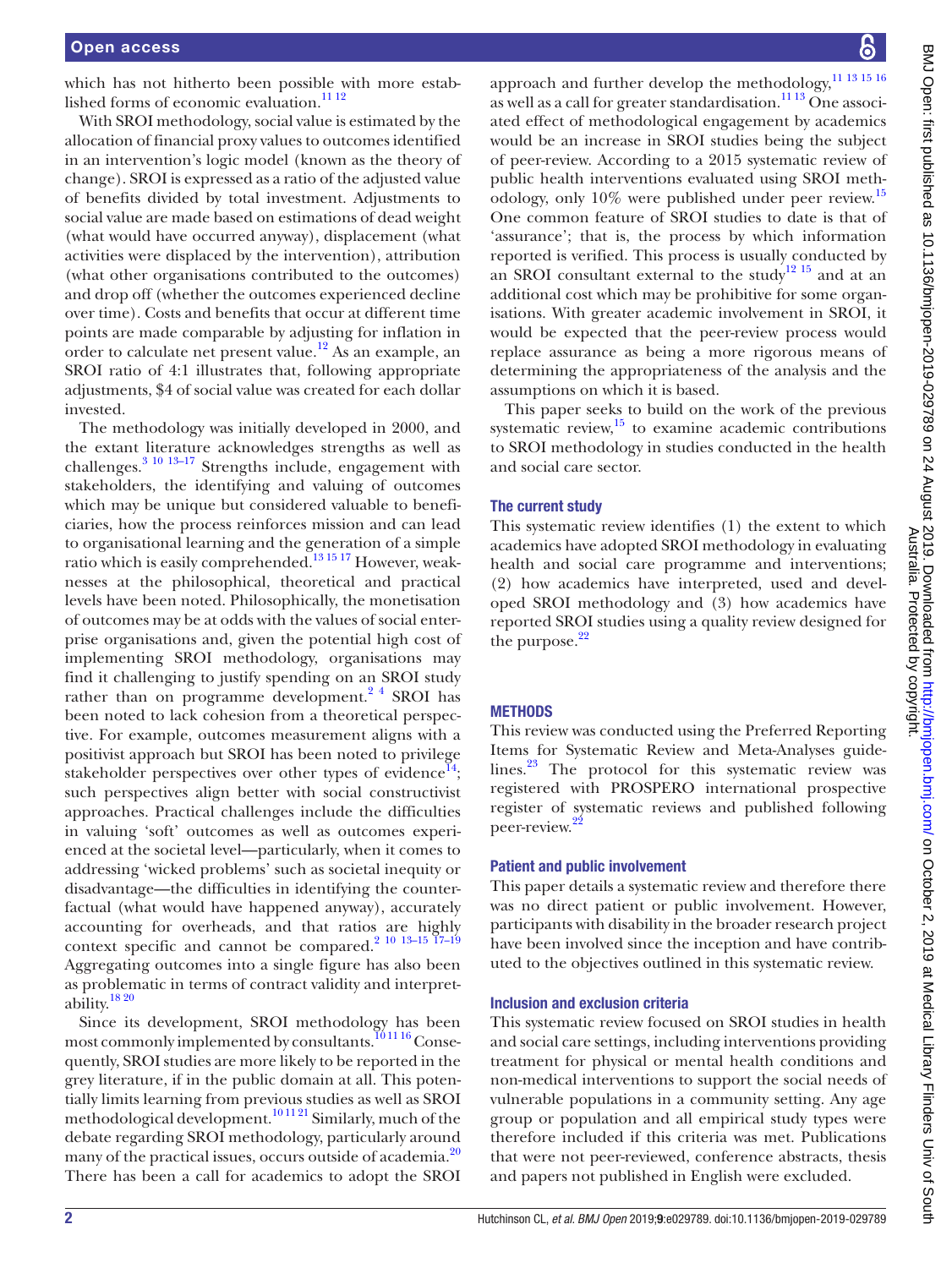## Search strategy

The keyword search was limited to 'social return on investment' and 'SROI' to ensure that studies using SROI methodology were identified. Electronic searches were based on full text. Due to there being numerous keyword variations for health and social care, additional keywords were not added but rather all items screened for relevancy.

Searches were limited to papers published after the year 2000 to 1 October 2018. The following multidisciplinary databases were searched: Web of Science, Scopus, CINAHL, Econlit, Medline, PsychINFO, Embase, Emerald, Social Care Online and the National Institute for Health and Care Excellence [\(Online supplementary appendix I](https://dx.doi.org/10.1136/bmjopen-2019-029789)).

## Screening and data extraction

Search results were stored in Covidence systematic review software $^{24}$  and duplicate items removed. Two reviewers independently screened all titles and abstracts against the inclusion criteria to reduce the risk of bias. A third reviewer screened all titles and abstracts where there was disagreement between reviewers. Full-text manuscripts were obtained for papers that met the inclusion criteria at initial screening and were again independently reviewed by two reviewers. Following full-text screening, the reference lists of studies shortlisted—plus the reference list of a previous systematic review<sup>[15](#page-5-12)</sup>—were then hand-searched for additional eligible articles and a citation search was performed on Scopus and Google Scholar.

Data on included studies were extracted on the following categories: author, date of publication, country, intervention, study design, article word count and type of externally referenced results, if applicable. To address the second and third aims of the review, innovations or adaptations to the methodology were also identified and quality assessment scores added ([Online supplementary appendix II\)](https://dx.doi.org/10.1136/bmjopen-2019-029789).

#### Quality assessment

An SROI-specific quality framework was developed for the purpose of this systematic review, as it was identified that there was no relevant established peer-reviewed quality framework [\(Online supplementary appendix III](https://dx.doi.org/10.1136/bmjopen-2019-029789)). Further details of the quality framework and the processes associated with its development are presented in a separate paper.<sup>[22](#page-5-13)</sup>

In brief, the quality framework consists of 21 questions in six areas: (1) research question, (2) reason for using SROI, (3) scope, (4) theory of change/impact map, (5) study design and (6) analysis. Each item can be scored according to four categories: yes, no, not clear and not applicable. Data not reported were scored as a 'no' and data inadequately reported were scored as 'not clear'. If an aspect of the quality framework was not relevant to a particular study, it was marked as 'not applicable'.

#### Data synthesis

Data were synthesised to address the three stated systematic review objectives. To address objective 1, the number of included studies was compared with the findings of a



<span id="page-2-0"></span>**Figure 1** PreferredReporting Items for Systematic Review and Meta-Analyses flowchart.

previous systematic review that included peer-reviewed and grey literature in public health, $15$  to gain an indication of whether there has been an increase or decrease in SROI studies in recent years. Data to address objective 2 were determined by a review of the adopted methodology compared with that outlined in the SROI Network's Guide to Social Return on investment.<sup>12</sup> This guide has been established in previous reviews as the most exten-sively cited resource for conducting SROI studies.<sup>[11 15](#page-5-4)</sup> Finally, we report findings from our quality review in both table and narrative formats, highlighting key strengths and weaknesses of the included studies. Only the main manuscript and permalink supplementary information were considered to be part of the peer-reviewed content. As expected, meta-analysis was not possible due to the heterogeneous nature of the results; however, we report on identified meta-biases.

# **RESULTS**

# Search results

The initial searches returned 868 items, which reduced to 595 items once duplicates were removed [\(figure](#page-2-0) 1). Following independent title and abstract screening by two reviewers, a third reviewer screened all titles and abstracts where there was disagreement between reviewers (n=63, 10.6%). Full-text manuscripts were obtained for 41 studies that met the inclusion criteria. The full text of each study was then independently reviewed by two reviewers (CH and DF), resulting in six studies for inclusion. The searching of reference lists from the included studies and a previous systematic review, $14$  and an associated citation search performed on Scopus and Google Scholar, resulted in the identification of two further studies. The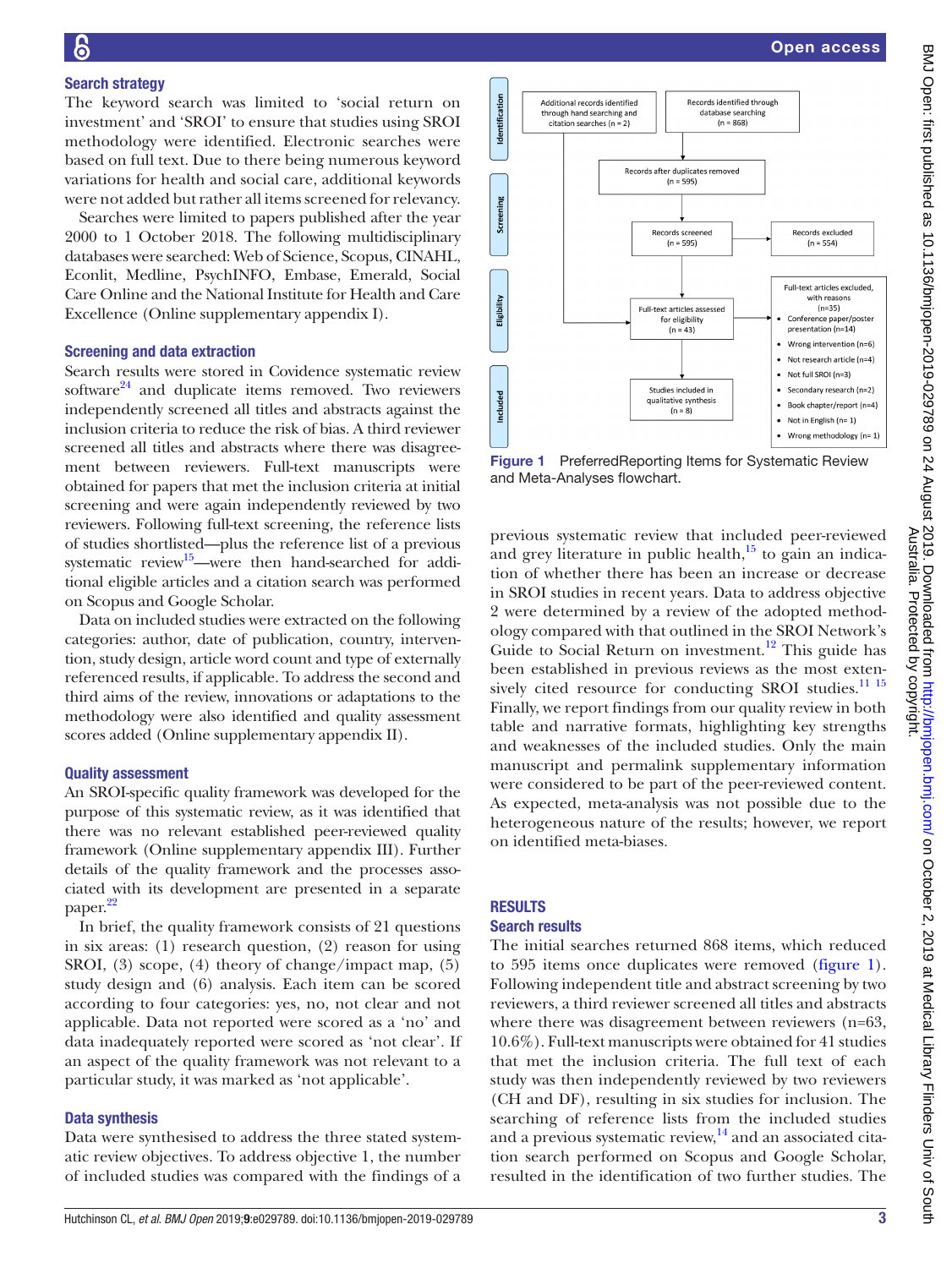total number of studies included in this systematic review was eight.

## Study characteristics

Of the eight SROI studies, the majority were undertaken in developed nations with half conducted in the UK, two in Canada and one each in the USA and Kenya. One intervention was aimed at children, $25$  two at pregnant or post-partum women, $26 27$  two at adults overcoming addic- $\t{tion,}^{\t{28\,29}}$  one at adults and families transitioning from homelessness $^{30}$  and two at older people.<sup>31 32</sup> In conducting their analysis, all but one study<sup>31</sup> referred extensively to the Guide to SROI.<sup>12</sup>

Though it was expected that peer-reviewed publications would be authored by academics, one paper was written by a consultant and an organisational representative.<sup>28</sup> The remaining papers were published by affiliated academics, though some were published in partnership: academics and consultants,<sup>[26](#page-5-17)</sup> and academics and an organisational representative.<sup>30</sup> Two papers highlighted that their findings had also been assured by an SROI consultant.[25 32](#page-5-16)

The eight SROI peer-reviewed studies were published relatively recently (between 2011 and 2018) with three of these published in 2015. Thereby indicating that academics have thus far been slow to adopt SROI methodology in the evaluation of health and social care interventions given that the methodology was initially developed in  $2000.<sup>2</sup>$ 

Potentially, due to the limitations imposed by resource constraints, it was observed that data were gathered from a limited number of stakeholder groups in many studies, most commonly intervention beneficiaries, though inclusion of some other groups was noted: families or carers,  $2532$ volunteers<sup>25 26 32</sup> and paid staff.<sup>25 30 31</sup> One exception was Goudet *et al*, whose study included a broad range of stakeholders and a large sample size (over 400) including beneficiaries, different types of family members, health-care providers and local businesses.<sup>[27](#page-5-21)</sup>

For studies that included previous beneficiaries of an intervention,  $25-29\frac{31\frac{32}{3}}{2}$  there was the potential for positive sample bias, as those for whom the intervention was a success may be more willing to participate in an evaluation or may be more likely to be put forward for inclusion by the organisation offering the intervention. Most studies<sup>25-28 30 32</sup> collected data at only one time point (retrospectively), which limits our understanding of the impact of the intervention, as opposed to pre–post data collection, for example, and also increases the likelihood of memory bias. There was also a potential positivity bias in the reporting of outcomes, as few studies reported negative outcomes.<sup>[26 32](#page-5-17)</sup>

Other than focusing on a limited range of stakeholders, another way to reduce scope and therefore costs associated with conducting an SROI analysis is to focus on a limited range of outcomes, and to attribute values based on those identified in the existing literature. Goudet *et al* was the only study that reported using value games with participants to develop bespoke values for outcomes. Value games are

a revealed preference approach whereby participants rank an outcome without a market value with several items that can be purchased. In this way, the value of the outcome can be estimated as somewhere between the value of the items on either side of it in the ranking. Goudet *et al* identified 34 outcomes, which may have impacted on the final SROI ratios, as the authors reported a significantly higher SROI than all other papers (US\$71 social return for every US\$1 invested). $^{27}$  Other papers reported between 2 outcomes $^{30}$ and 10 outcomes, $^{28}$  and SROI ratios were between 1.17:1<sup>32</sup> and  $6.09:1.^28$  Notably, there was no evidence that authors had used SROI value banks such as  $HACT^{33}$  or Global Value Exchange $34$  in identifying suitable financial proxies.

Although it was expected that the adoption of SROI methodology by academics may lead to innovation and development of the methodology, $\frac{13 \times 15}{13}$  there was little evidence of this. However, some relatively minor adaptations or additions were made ([Online supplementary appendix](https://dx.doi.org/10.1136/bmjopen-2019-029789)  [II\)](https://dx.doi.org/10.1136/bmjopen-2019-029789). For example, Iafrati attempted to overcome positive sampling bias by weighting outcome values at 65%; this estimate equating to the centre's overall reported success rate at helping people overcome addiction during the relevant time period. $29$  Furthermore, the analysis for this study adopted a sociopolitical approach which focused on monetary savings at the societal level rather than personal outcomes. This approach was adopted in recognition that, under the prevailing neo-liberalism ideology in the UK, funding interventions aimed at those considered by society to be less 'deserving' may make it challenging to attract ongoing funding unless a convincing case can be made for a reduction in welfare and other types of government spending (eg, court costs, doctor and emergency room visits).

The inputs for SROI for beneficiaries is rarely calculated in SROI studies. However, Kennedy and Philips added beneficiaries' travel expenses to intervention inputs in recognition of the financial contributions beneficiaries made towards their own recovery.<sup>28</sup> Scharlach went a step further, calculating the social return for beneficiaries based on their membership fees to a volunteer-assisted service for vulnerable, predominantly low-income, community-dwelling older people. $31$  In another minor adaption for an SROI based on three interventions by different organisations to support people with dementia, Willis *et al* calculated weightings for all financial proxies to address differences in the frequency and duration of support across the intervention groups. $32$ 

## Quality assessment

The quality assessment focused on the quality of reporting and was undertaken independently by two reviewers (CH and DF). The degree of inter-rater reliability was measured using Cohen's Kappa, which considers the role of chance in inter-rater agreement.<sup>[35](#page-5-26)</sup> The degree of agreement between the two reviewers was calculated before and after discussion. Kappa prior to discussion scored 0.557 (moderate agreement), while following discussion substantial agreement was reached (0.738). Any item with remaining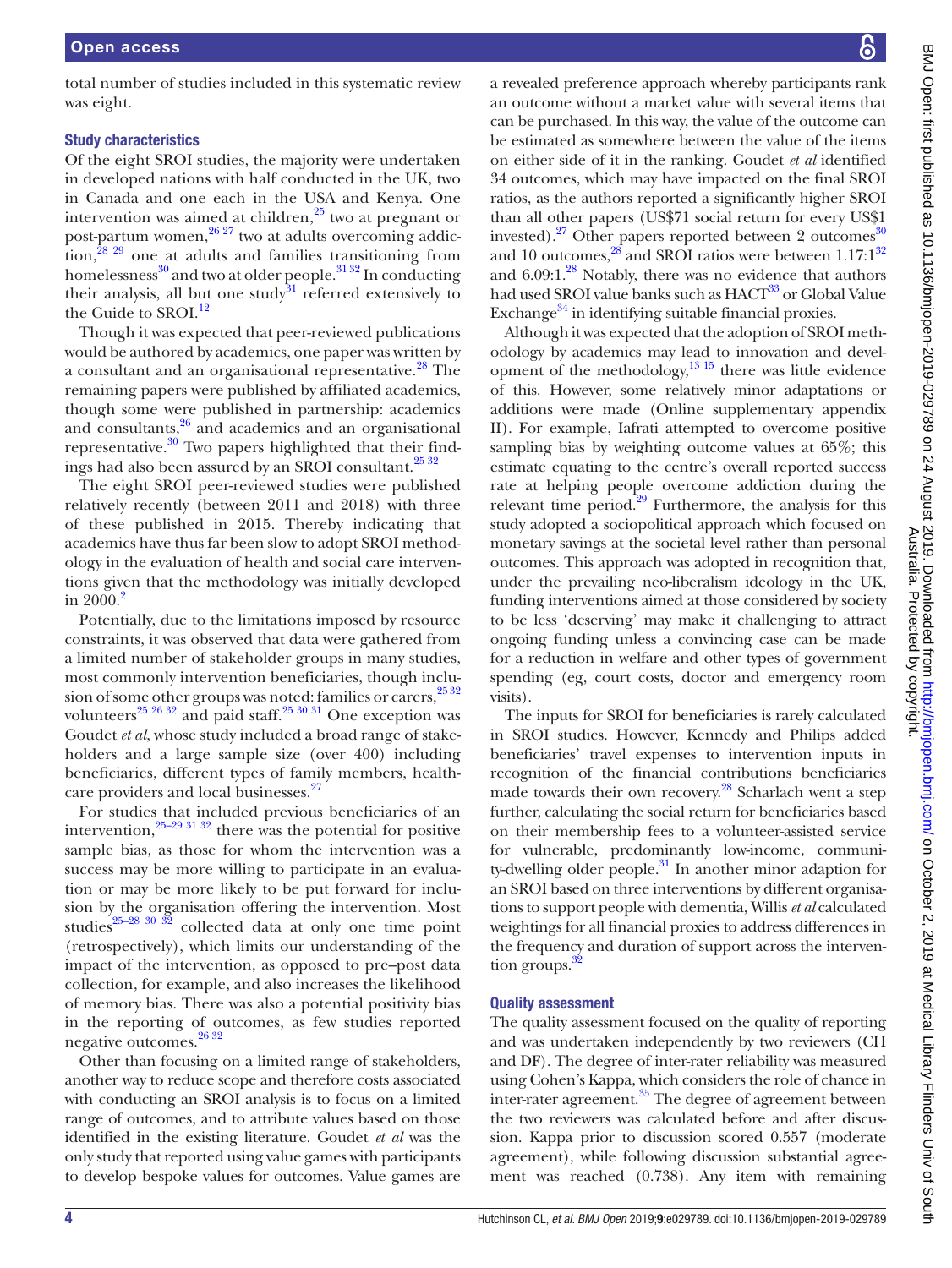disagreement between raters following discussion was scored as 'not clear'. As not all items in the quality assessment were relevant for each paper, quality scores are also reported as a percentage. The overall quality ratings of the studies ranged from 38% to 90% with a mean of 65%.

In overview, papers were strong in several areas, including, posing a well-defined research question (all), their reason for using SROI (all), providing relevant background literature to justify their study (all), selecting an appropriate study design (7), clearly valuing inputs (7) and reporting limitations and biases (7). There was more variation, and most studies were poorer, at justifying the range of stakeholders included (4), justifying their sample sizes (3) (or clearly reporting sample sizes) and reporting whether informed consent was obtained (3). Furthermore, there was a strong bias towards positive outcomes with negative or unintended outcomes rarely reported (2). Only two papers reported the details of their sensitivity analysis.<sup>2730</sup> An additional paper reported that they had conducted sensitivity analysis but reported no details other than that 'the SROI ratio did not change substantially' (Kennedy,  $p$  18).<sup>28</sup> The lack of sensitivity analysis raises the likelihood of bias in the final reported SROI ratio as the impact of various assumptions on the SROI estimate throughout a study is unknown.

There was an issue with scoring some of the quality framework criteria, as some criteria had two aspects and one might be met but not the other (eg, a study may have listed the range of stakeholders included but not justified why certain stakeholders were included and others excluded). In the review, both aspects of the criteria had to be met before a point was awarded. Unlike in the grey literature where the majority of SROI studies are published, $\frac{11}{11}$  word count limitations are a reality of academic publishing. The included papers varied from approximately 2900 words,<sup>[25](#page-5-16)</sup> to approximately  $7500$  words.<sup>[27](#page-5-21)</sup> However, we identified no relationship between word count and quality ratings ([Online supplementary appendix II\)](https://dx.doi.org/10.1136/bmjopen-2019-029789).

## **DISCUSSION**

Our study closely followed the associated published systematic review protocol.<sup>19</sup> Overall, it was found that there has been little uptake of SROI methodology by academics in the health and social care sector to date. Predominantly, academics, like SROI consultants and organisations, have used the existing and well-established guide to SROI methodology by Nicholls *et al* as a framework for conducting their studies.<sup>12</sup> There has been little evidence of academics developing the SROI methodology with only a range of small adaptations or additions to the usual methodology. Perhaps, due to budgetary constraints/limited resources available to conduct SROI studies, the majority used financial proxies identified from the existing literature. Though there have been considerable efforts by SROI practitioners to collate social value banks such as  $HACT^{33}$  and Global Value Exchange,  $34$ these studies did not access these resources. Only one

study conducted value games in order to derive finan-cial proxies that considered the values of stakeholders.<sup>[27](#page-5-21)</sup> However, given that this study was the only eligible study conducted in a developing country, existing financial proxies from developed countries would likely be less relevant and appropriate in this context, necessitating this additional work to develop bespoke financial proxies.

As academics have only recently started to use SROI methodology, there was only a relatively small number of qualifying studies included in this systematic review. As such, it is perhaps too early to be determining the extent to which SROI methodology has been adopted by academics working in health and social care. This review included only peer-reviewed papers due to the focus on academic contribution to the methodology, so we were not able to determine the proportion of SROI studies in health and social care that were peer-reviewed rather than published as grey literature. However, we note that other authors have identified peer-reviewed SROI studies to be between 1% of all SROI studies<sup>[11](#page-5-4)</sup> and 10% of those in public health.<sup>15</sup> There may be other sectors in which academics have been earlier adopters of this methodology but, perhaps due to concerns about the value and relevancy of SROI methodology, which can be highly context-specific, $15$  health and social care academics has been slow to adopt this as part of their toolkit for developing an evaluation evidence base.

The quality assessment framework developed for the assessment of SROI studies was a useful tool for comparing the quality of reporting among studies. $^{22}$  $^{22}$  $^{22}$  However, our study suggested that further refinement may be necessary. In particular, some items may need to be broken down into two items or half points awarded (eg, 'were the proxies valid and comprehensive?', 'was the sample described in detail/ was the sample justified?'). Overall, we observed a number of positivity biases in the studies, relating to sampling and the outcomes that were included in SROI calculations. Few studies noted negative outcomes as the result of the interventions under study, or even unexpected outcomes, whether positive or negative. Furthermore, few studies reported having undertaken sensitivity analysis and therefore this decreases confidence in the SROI ratios presented.

Common weaknesses in reporting (eg, justifying stakeholder scope, reporting sample sizes and whether consent had been obtained) related to papers of different word counts. Weaknesses in reporting clarity therefore did not seem to relate to word count limitations with some shorter papers scoring higher than more lengthy ones. Given that most papers cited supplementary materials, appendices and external links, it seems that full transparency of how SROI was conducted is challenging to achieve within peer-reviewed journals' word count limits, though clarity for readers is likely improved by the more detailed components of the analysis not being included in the main text. It may be that the positivist evidence hierarchies of academia do not align with SROI methodology in which personal experiences and outcomes are privileged. $13$  However, if SROI methodology becomes as accepted in other countries as it has been in the UK by government and policy-making